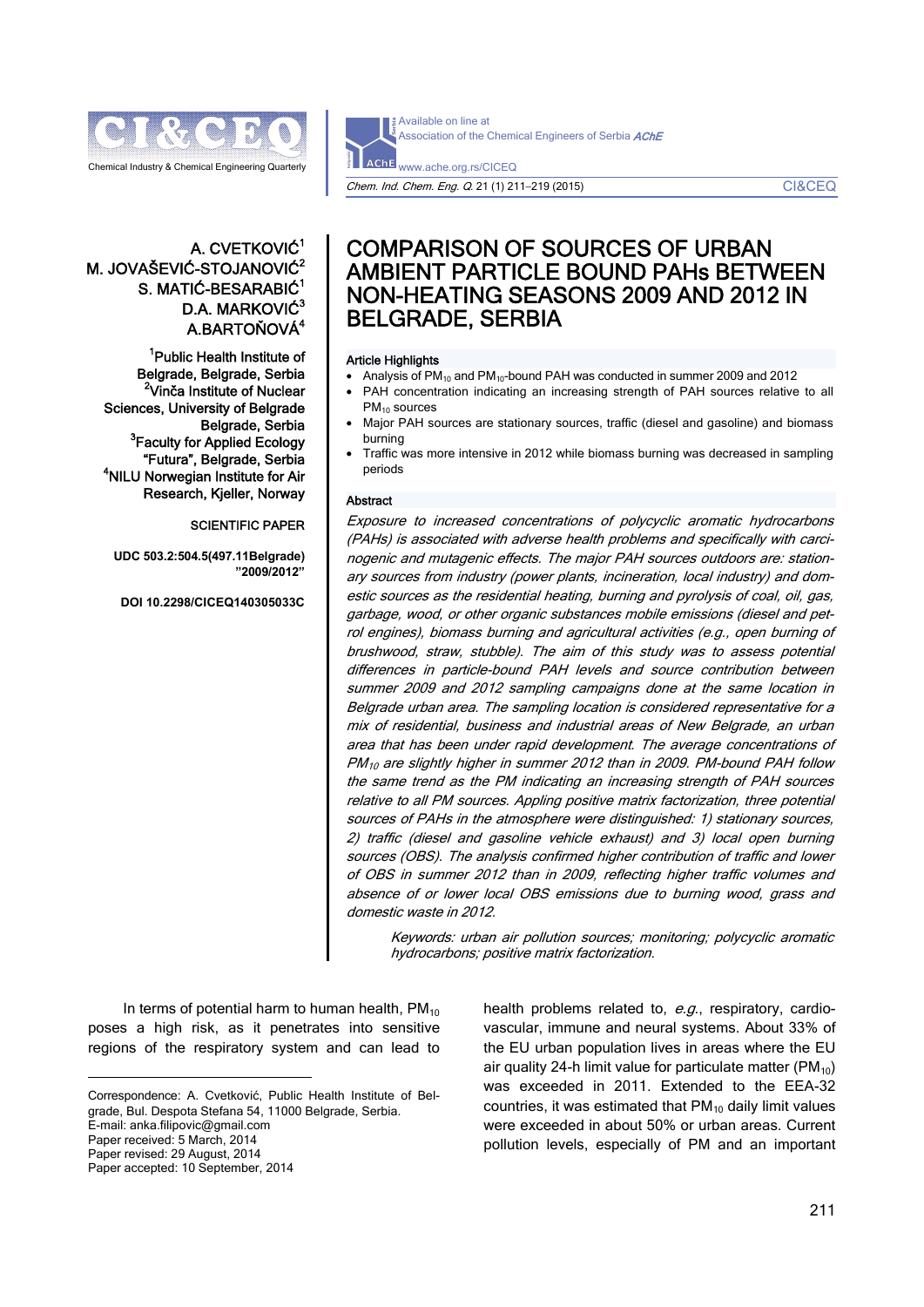PAH - benzo( $a$ ) pyrene (BaP) - clearly impact large urban populations [1].

PAHs in the atmosphere can be present in both gaseous and particle phases bonded on PM surfaces, depending on the size of the particulates and air temperature [2]. PAHs form during the process of pyrolysis of organic materials such as coal, oil, biomass, petrol and diesel fuel [3], fires in the forests and prairies, volcanic activity [4-6] as well as fires caused by human activity. The largest contributions originate from burning of fossil fuels. PAHs can also be synthesized by the activity of some bacteria [6] and plants [4,5]. The largest amount of PAHs in the environment comes from burning of coal [7], because fossil fuels contain significant quantities of aromatic hydrocarbons which have arisen during their formation by incubation of organic matter under specific conditions without the presence of oxygen. Anthropogenic PAHs arise mostly as products of various pyrolytic processes, especially incomplete combustion of organic matter during industrial activities, energy production (heat and electricity), combustion of waste, and as emissions from motor vehicles [8].

Bap has been used as an indicator of exposure to other harmful PAHs because it is known as a human carcinogen substance. Exposure of the European population to Bap concentrations above the target value (annual average higher than 1 ng/m<sup>3</sup>) is widespread, especially in central and eastern Europe. Between 22 and 31% of the urban population in EU was exposed to Bap concentrations above 1 ng/m $3$  in the period 2009 to 2011 [1]. The increase in Bap emissions from domestic combustion for heating purposes in Europe over the last years is a matter of concern especially in urban areas [1].

## EXPERIMENTAL

## Air sampling

The sampling site, a background urban monitoring station, Omladinskih Brigada Street (44°49'7" N, 20°28'5" E, 116 A), is located in a mixed business and residential area of New Belgrade (Figure 1). In the radius of 5 km of this monitoring site, there are the following pollution sources: Belgrade district heating plants; business trade centers, mega markets; high traffic density arterial road (140,000 cars per day pass a bridge over the Sava river); kindergartens, schools; residential area central heating facilities using gas and oil; agricultural activities.

During the campaign in 2009, the sampling equipment was placed on the roof of the Medical Institute at a height of about 15 m. Average values of  $PM<sub>10</sub>$  from the automatic station located at ground level along the same building, were lower than average  $PM_{10}$  concentrations collected during campaigns in the period 2007/2008 [9]. Three years later, in 2012, the monitoring was performed at the site located at ground level, next to the automatic monitoring station.

The sampling campaigns were performed in the framework of the WeBIOPATR project in non-heating



Figure 1. Sampling site location.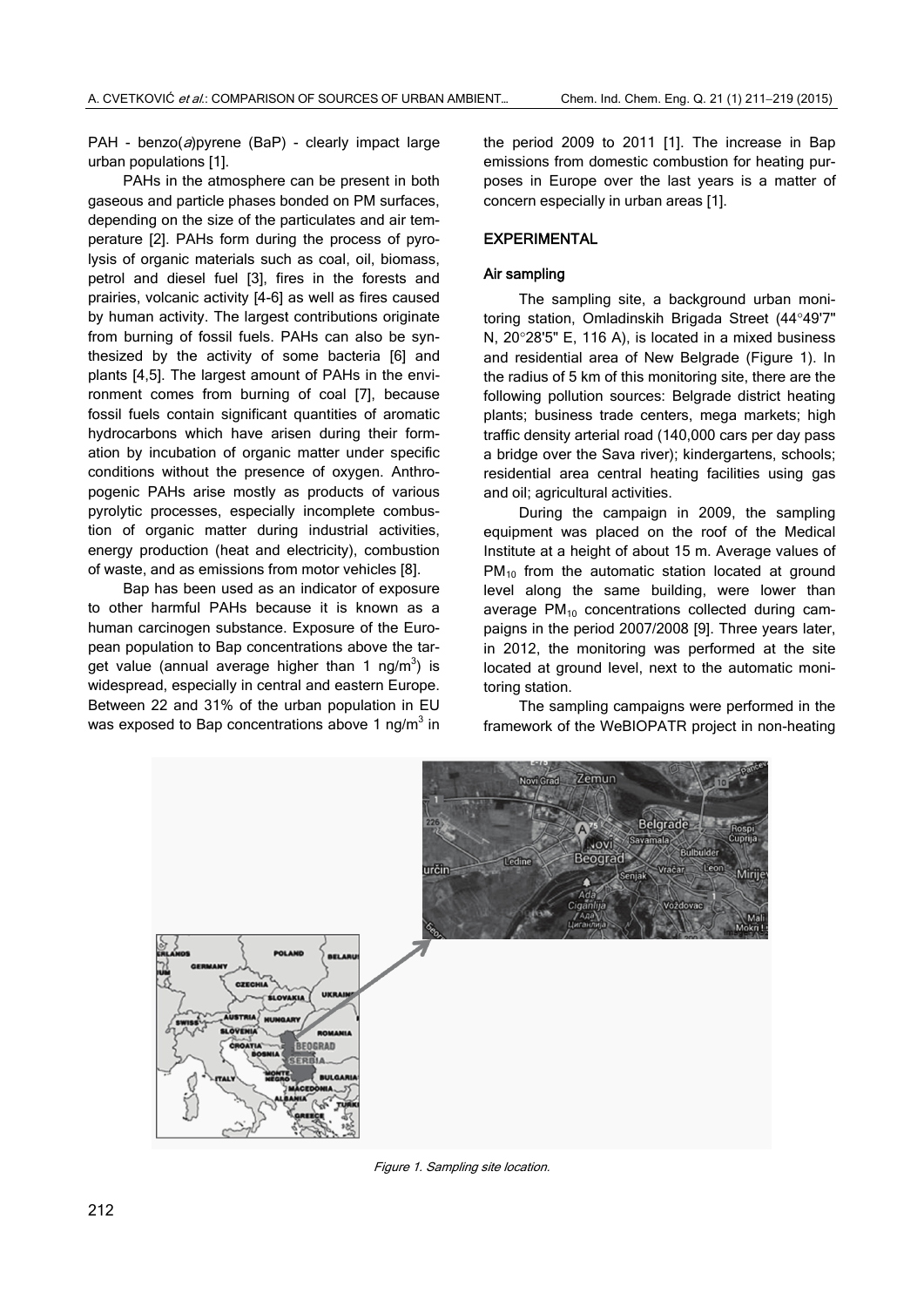season covering spring and summer, May 25<sup>th</sup> - July 20<sup>th</sup> 2009. Follow-up campaigns were conducted during a non-heating season of 2012, as an additional analysis to monitoring done in the framework of regular monitoring program of the Institute of Public Health of Belgrade.

Aerosol sampling was conducted using European reference low-volume samplers (Sven/Leckel LVS3) with inlet for  $PM_{10}$  fraction, with flow rates 2.3  $m<sup>3</sup>$  h<sup>-1</sup>. Particles were collected onto 47 mm Whatman QM-A quartz fiber filters. The PM was sampled on a daily basis (24 h, beginning at 7 a.m.) with one "field blank" per week, in compliance with the EU Directive (EEC, 1999).

## Chemical analysis

Gravimetric measurement and determination of PM<sub>10</sub> fraction of particulate matter were prepared according to EN 12341 [10]. Collected samples were prepared according to Compendium Method TO-13A [11]. The exposed area of quartz fiber filters was approximately 12 cm<sup>2</sup>. The filter portion of 6 cm<sup>2</sup> was used for solvent extraction. PAHs were extracted in microwave with mixture of solvents hexane: acetone (12.5 ml  $n$ -hexane: 12.5 ml acetone) according to EPA 3546. After the extraction, the solvent volume was reduced by rotary evaporation under a reduced pressure (55.6 kPa and with 0.2 ml isooctane as a keeper) to 1 ml. After that,  $n$ -hexane solution was reduced under nitrogen stream at room temperature to 0.5 ml and analyzed.

All samples were analyzed by GC Agilent 6890 N with mass selective detector Agilent 156 5973 MSD. Capillary column DB-5 MS (30 m×0.25 mm×25 μm) was used. The GC conditions were: 1 ml/min helium flow, oven temperature program started at 70  $\degree$ C (held 4 min), ramp 8  $\degree$ C/min to 310  $\degree$ C (hold 5 min), solvent delay was 5 min and time of run 46 min. The injector temperature was set to 300 °C, the transfer line to 280–310 °C. The identification and quantification of PAH was done according to retention times and the internal standard method. Calibration curves were prepared with PAH concentrations between 5-200 ng/ml in  $n$ -hexane. Concentration of the recovery standard was from the middle of calibration curve and recovery efficiencies were between 80-110%.

As external standard for calibration curve we used Ultra Scientific PAH Mixture PM-831, which consists of 16 compounds, each of 500.8±2.5 μg/ml concentration. As internal standard, we used Ultra Scientific Semi-Volatiles Internal Standard Mixture ISM- -560 with deuterated compounds: Acenaphtene-d10; chrysene-d10; 1,4-dichlorobenzene; naphthalene-d8; perylen-d12; phenanthrene-d10. Prior to analysis, calibration curves for the 16 PAHs were obtained by spiking known quantities of substances, all with an  $R^2$ of the calibration curve above 0.995. Method detection limit (MDL) was calculated as three times signal/noise, and method quantification limit (MQL) as 3.3 times MDL. MQL for all PAHs was  $0.02$  ng/m<sup>3</sup>.

The accuracy of the method was calculated by analyzing the European reference material ERM- -CZ100 FINE DUST (PM10-LIKE) from the IRM (Institute for Reference Materials and Measurements of the EC JRC). We obtained errors below 15 % and recoveries from 85 to 110%.

Repeatability test was performed by seven analyses of a standard PAH solution. Reproducibility was evaluated by analysis of the same standard on five different days. In both cases, relative standard deviations (RSD) of the relative response factors were below 15% for all PAHs.

Field and laboratory blank, also as a duplicate sample, were prepared and analyzed, and all concentrations were corrected with reference to blank and recovery.

## Emission source identification using diagnostic ratio and positive matrix factorization

Two methods are used for source identification, diagnostic ratios and receptor modeling. The ratios of some PAHs, PAH diagnostic ratios, are suggested to be characteristic of certain sources [12,13]. In recent years serious attention was given to PAH levels in ambient urban areas all over the world and PAH diagnostic ratio is the tool that has been widely applied for determination of the potential emission sources of PAHs in ambient air [4,12-18]. Application of this tool enables distinguishing between diesel and gasoline combustion emissions as well as characterizing major stationary sources.

Alongside with diagnostic ratio it is recommended to apply receptor modeling, provided that enough experimental data is available. Receptor models include a range of multivariate analyses using results of chemical analysis of samples of certain types of aerosols to determine the type, location and contribution of pollution sources [19,20]. Receptor models focus on the pollutants in the very point of testing; this is the opposite of dispersion models, which use information on pollutant emissions from the sources (assuming that the emissions are known) and predict concentrations of pollutants taking into account atmospheric dispersion, chemical transformations and other physical-chemical processes.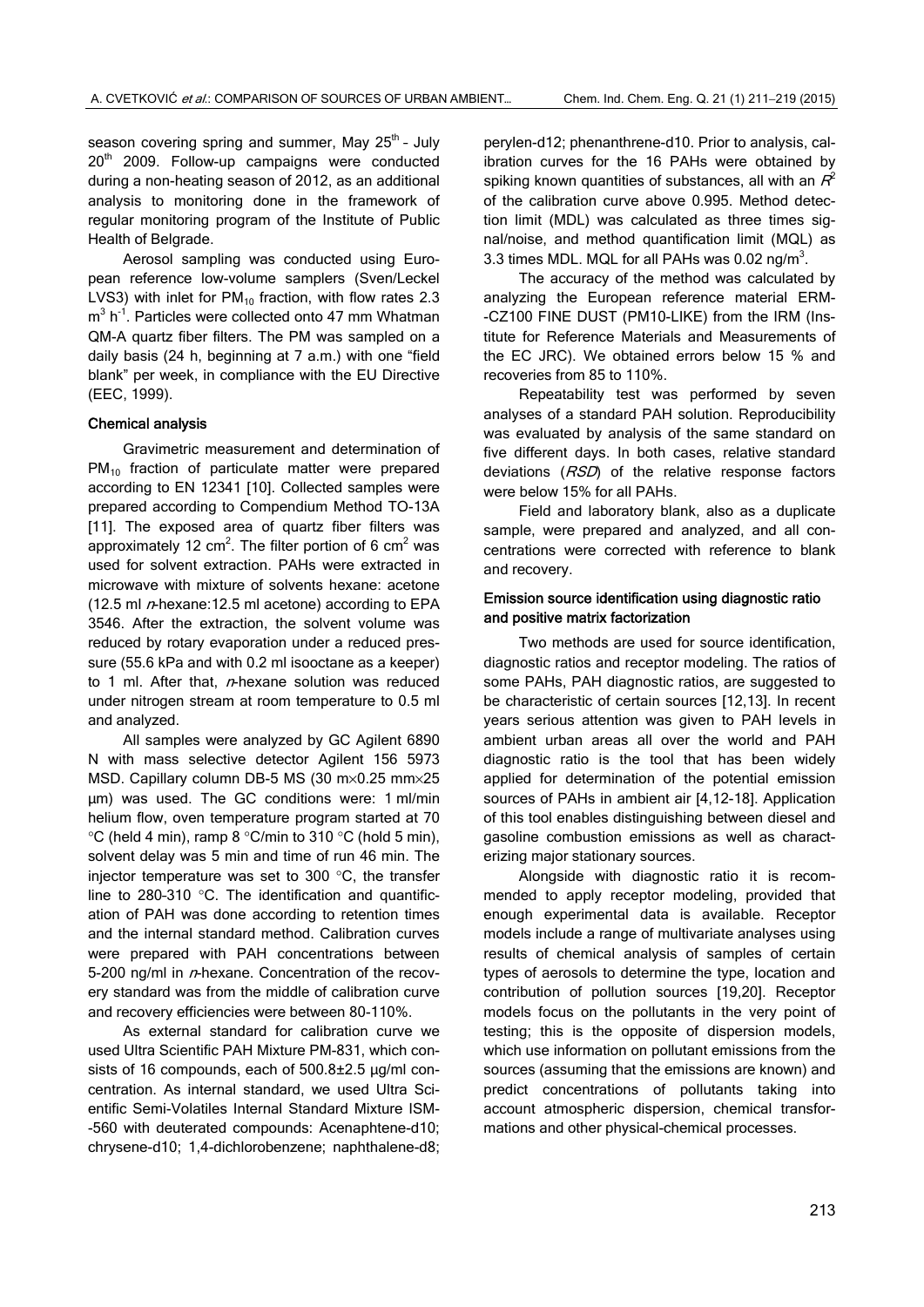Positive matrix factorization (PMF) analysis [21,22] is a powerful tool for receptor modeling which utilizes uncertainty estimates associated with the concentrations.. PMF allows the user to utilize the detection limit of each method and the uncertainty in the chemical analysis along with the concentrations. Missing data can be replaced prior to the analysis e.g., using a median value of the species [23]. PMF model reduces the effect of very large values by treating them as outliers [21]. Interpretation consisting of identification of factors and their allocation to source (or source combinations) is subjective, based on knowledge of PAH markers for individual emission sources [24-27].

Major sources of PAHs, especially in large urban areas, are gasoline and diesel vehicles [15- -17,25,27,28]. Other significant sources are coal and oil combustion as well as biomass combustion [15,25,27-30].

Phe, Pyr and Fla are emitted by coal burning [31,25,27,28] while Bap and Fla are emitted by wood burning [31,25,27,28]. Pyr, Fla and Bbf are present in exhaust gasses from the cars without catalyst [25,27,28,32–34]. Compounds Pyr, Fla, Bbf and Bpe are released by fossil fuels combustion [25,27,28,33]. Phe, Baa and Bap also come from emissions from motor vehicles [25,27–29]. Baa is formed during combustion of diesel fuel and natural gas, while Bap comes from automobile emissions with and without catalyst [4]. Phe, Chr, Baa i Pyr are released by traffic [35] as well as Bpe, Dba, Bap, Bbf, Bkf and Inp [25,27,28,31]. Typical markers for diesel combustion are Phe, Pyr, Fla and Chr [25,27,28,36]. Bpe and Inp also originate from traffic [25,27,28,30].

PAH's typical for stationary sources (industry, cement production and power plants) are Bap, Baa and Bep [31], and also Ant [37]. Ane, Phe, Fla, Fle and Pyr are also markers for municipal solid waste [38].

#### RESULTS AND DISCUSSION

#### PM and PAH concentration

The results for mean daily  $PM_{10}$  mass concentrations are given in Table 1. The concentrations are slightly higher in summer 2012 than in 2009. The average concentrations of  $PM_{10}$  were 23.1  $\mu$ g/m<sup>3</sup> in 2009 and 29.8  $\mu$ g/m<sup>3</sup> in 2012. Figure 2 shows that PM-bound PAH follow the same trend as the PM. Table 2 presents mean daily concentration, standard deviation, median, minimum and maximum value of each of 16 priority PAHs in the two campaigns.

The average concentrations for sum of 16 priority PAHs in PM<sub>10</sub> fractions were 2.55 ng/m<sup>3</sup> in summer 2009 and 3.83 ng/ $m<sup>3</sup>$  in summer 2012. No significant difference ( $P$  < 0.05) was observed for variance or for mean values of total PAH, Nap, Ane, Any, Fle, Phe, Baa, Chr and Inp concentrations between campaigns in summer 2009 and 2012. Ant, Pyr and Daa mean values were significantly higher and Bba and Bap significantly lower in summer 2009.

Table 1. Statistical parameters of PM concentrations (PM $_{10}$ ,  $\mu g/m^3$ ); Number of samples: 53

|                    | Sampling time |             |  |  |
|--------------------|---------------|-------------|--|--|
| Data type          | Summer 2009   | Summer 2012 |  |  |
| Average            | 23.1          | 29.8        |  |  |
| Standard deviation | 9.9           | 12.0        |  |  |
| Median             | 21.5          | 28.8        |  |  |
| Maximum            | 54.9          | 69.6        |  |  |
| Minimum            | 6.8           | 9.2         |  |  |
| 98-Percentile      | 50.4          | 58.9        |  |  |
| 95-Percentile      | 43.9          | 50.9        |  |  |

#### Emission sources

Diagnostic ratios indicated that the main observed sources were gasoline and diesel vehicles but



Figure 2. PAH concentrations in summer 2009 and 2012.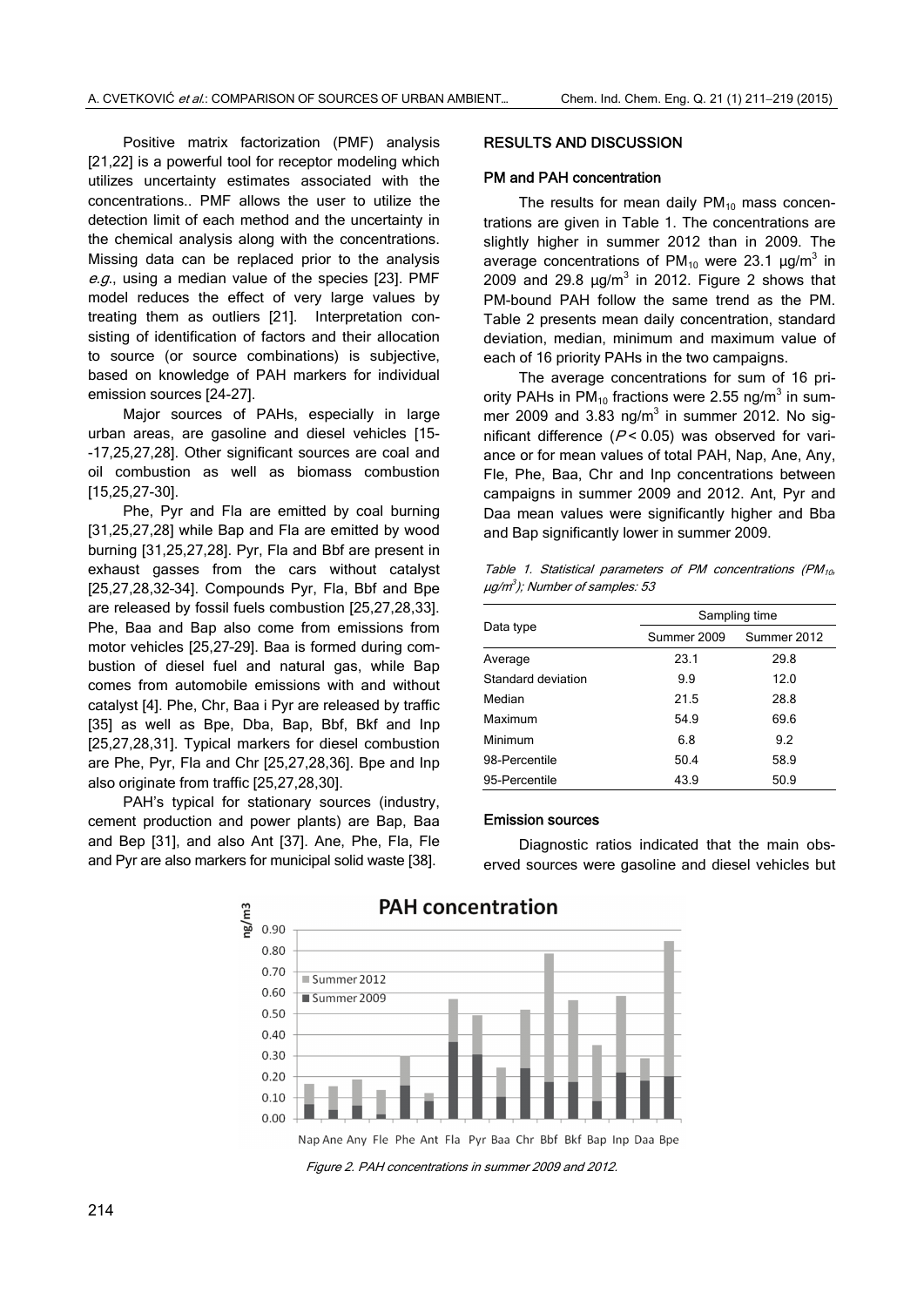| PAH                     | Year | Data type |           |        |      |       |
|-------------------------|------|-----------|-----------|--------|------|-------|
|                         |      | Mean      | <b>SD</b> | Medain | Min  | Max   |
| Nap                     | 2009 | 0.07      | 0.06      | 0.06   | 0.02 | 0.28  |
| Naphthalene             | 2012 | 0.06      | 0.15      | 0.02   | 0.03 | 1.14  |
| Ane                     | 2009 | 0.05      | 0.06      | 0.02   | 0.02 | 0.30  |
| Acenapthalene           | 2012 | 0.07      | 0.27      | 0.02   | 0.02 | 1.97  |
| Any                     | 2009 | 0.07      | 0.07      | 0.03   | 0.02 | 0.26  |
| Acenapthene             | 2012 | 0.06      | 0.22      | 0.02   | 0.02 | 1.67  |
| Fle                     | 2009 | 0.03      | 0.03      | 0.02   | 0.02 | 0.10  |
| Fluorene                | 2012 | 0.06      | 0.21      | 0.02   | 0.02 | 1.55  |
| Phe                     | 2009 | 0.16      | 0.10      | 0.19   | 0.03 | 0.31  |
| Phenanthrene            | 2012 | 0.12      | 0.16      | 0.08   | 0.03 | 1.03  |
| Ant                     | 2009 | 0.08      | 0.06      | 0.11   | 0.03 | 0.22  |
| Anthracene              | 2012 | 0.03      | 0.07      | 0.02   | 0.02 | 0.55  |
| Fla                     | 2009 | 0.37      | 0.90      | 0.13   | 0.02 | 6.43  |
| Fluoranthene            | 2012 | 0.19      | 0.14      | 0.16   | 0.02 | 0.55  |
| Pyr                     | 2009 | 0.31      | 0.32      | 0.13   | 0.02 | 1.68  |
| Pyrene                  | 2012 | 0.18      | 0.13      | 0.17   | 0.02 | 0.54  |
| Baa                     | 2009 | 0.11      | 0.13      | 0.05   | 0.03 | 0.79  |
| Benz(a)anthracene       | 2012 | 0.14      | 0.11      | 0.11   | 0.03 | 0.45  |
| Chr                     | 2009 | 0.24      | 0.23      | 0.18   | 0.02 | 1.48  |
| Chrysene                | 2012 | 0.28      | 0.18      | 0.24   | 0.04 | 0.80  |
| <b>Bbf</b>              | 2009 | 0.18      | 0.12      | 0.16   | 0.02 | 0.47  |
| Benzo(b)fluoranthene    | 2012 | 0.61      | 1.42      | 0.36   | 0.07 | 10.80 |
| <b>Bbk</b>              | 2009 | 0.18      | 0.13      | 0.16   | 0.02 | 0.58  |
| Benzo(k)fluoranthene    | 2012 | 0.39      | 0.50      | 0.25   | 0.05 | 3.43  |
| Bap                     | 2009 | 0.09      | 0.07      | 0.06   | 0.02 | 0.32  |
| Benzo(a)pyrene          | 2012 | 0.27      | 0.22      | 0.21   | 0.04 | 1.11  |
| Inp                     | 2009 | 0.22      | 0.26      | 0.15   | 0.02 | 1.38  |
| Indeno(1,2,3-cd) pyrene | 2012 | 0.36      | 0.57      | 0.23   | 0.02 | 4.04  |
| Daa                     | 2009 | 0.19      | 0.18      | 0.15   | 0.02 | 0.68  |
| Dibenzo(ahl)anthracene  | 2012 | 0.09      | 0.16      | 0.06   | 0.02 | 1.16  |
| <b>Bpe</b>              | 2009 | 0.21      | 0.16      | 0.19   | 0.02 | 0.68  |
| Benzo(ghi)pyrene        | 2012 | 0.64      | 1.64      | 0.37   | 0.03 | 12.38 |
|                         | 2009 | 2.55      | 1.61      | 2.05   | 0.33 | 9.83  |
| $\Sigma$ PAH            | 2012 | 3.48      | 4.52      | 2.36   | 0.48 | 32.84 |

also some mixed open burning sources, e.g., grass/ /coal/wood as well as other combustion sources. Table 3 shows the observed rations of selected PAH, calculated for PAH bound on  $PM<sub>10</sub>$ . Traffic as a dominant source of emissions is expected at an urban station in an area with high traffic density. The ratios of Inp/(Bpe+Inp) were between 0.35–0.70, indicating that the potential sources of  $PM_{10}$  in the atmosphere are diesel (4,15) and other fuel combustion, and grass, coal and wood burning [39]. The ratios of Baa/ /Chr (0.28–1.2) and Bap/Bpe (0.3–0.78) indicate as well that one of the emission sources is the traffic – gasoline vehicles exhaust [15-17]. It is the similar in observed period, 2009 and 2012. The value for Fla/ /(Fla+Pyr) confirmed that gasoline [7,29,30,39] but also pyrogenic and grass/coal/wood combustion are important emission sources of  $PM_{10}$  in the atmosphere in summer.

Ratio of Bap/Bpe confirmed that beside traffic there was also a non-traffic source present near the sampling site during both sampling period (39). Diagnostic ratio of Ant/(Ant+Phe) is above 0.1 especially for summer 2009, which is the value for wood combustion as a potential source emission of  $PM_{10}$  in air [30,32]. It is unusual for urban site where the traffic is expected as major emission source. These results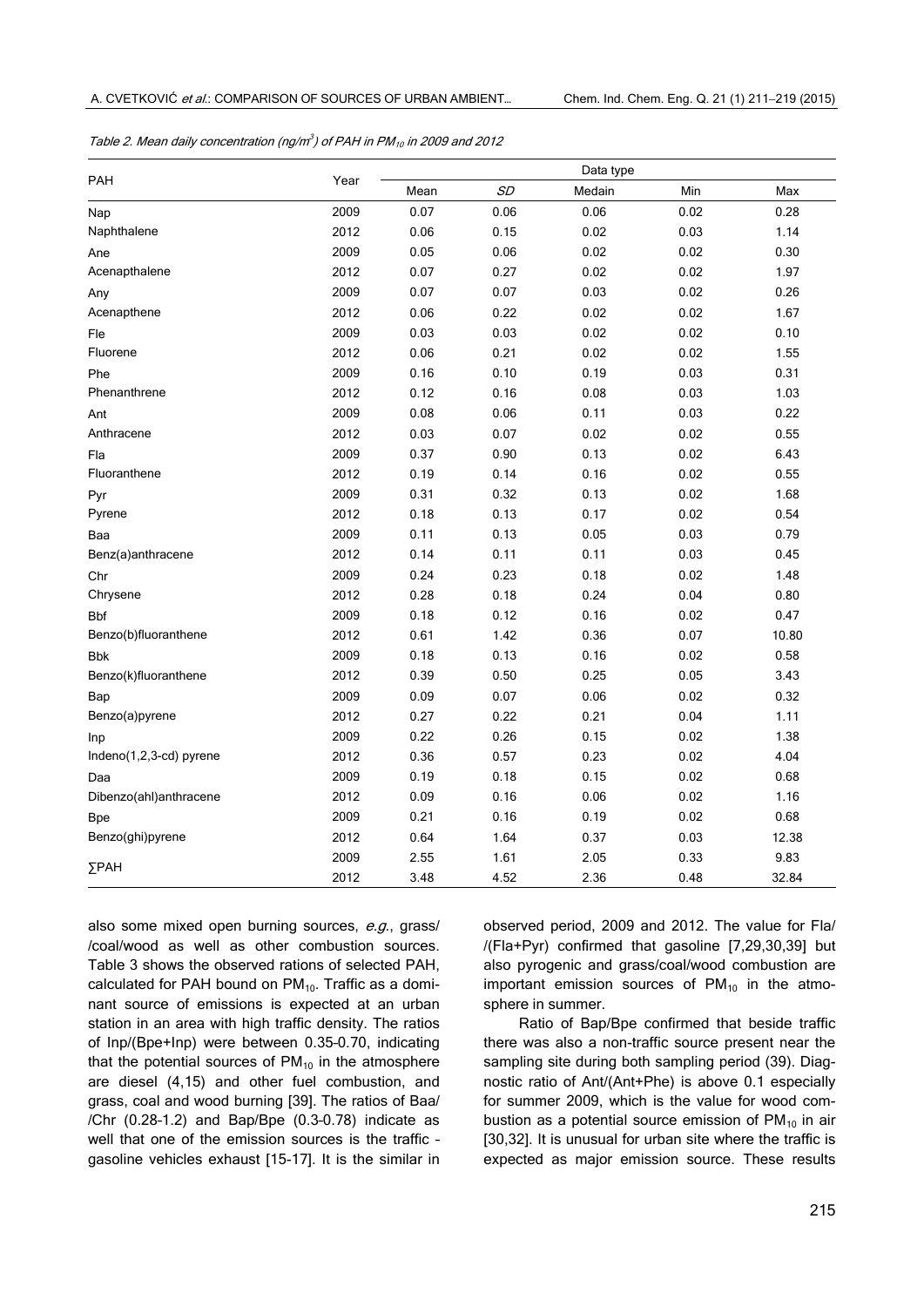| Ratio         | Source and value                        |        | Ratios determined |  |
|---------------|-----------------------------------------|--------|-------------------|--|
| Inp/(Bpe+Inp) | Diesel: 0.35-0.70 [4,15]                | Summer | Summer            |  |
|               | Pyrogenic: >0.2 [39]                    | 2009   | 2012              |  |
|               | Petrogenic: <0.2 [39]                   | 0.52   | 0.36              |  |
|               | Grass.coal, wood combustion: >0.5 [39]  |        |                   |  |
|               | Fuel combustion: 0.2-0.5 [39]           |        |                   |  |
| Baa/Chr       | Gasoline: 0.28-1.2 [15-17]              | 0.43   | 0.51              |  |
| Bap/Bpe       | Coal: 0.9-6.6 [16]                      | 0.42   | 0.41              |  |
|               | Vehicles: 0.3-0.78 [16]                 |        |                   |  |
| Fla/(Fla+Pyr) | Coal: 0.53 [7] and >0.5 [29,30]         | 0.54   | 0.52              |  |
|               | Gasoline: 0.40-0.5 [30]                 |        |                   |  |
|               | Pyrogenic: >0.4 [39]                    |        |                   |  |
|               | Petrogenic:<0.4 [39]                    |        |                   |  |
|               | Grass, coal, wood combustion: >0.5 [39] |        |                   |  |
|               | Fuel combustion: 0.4-0.5 [39]           |        |                   |  |
| Bpe/Inp       | Diesel: 1.1 [29]                        | 0.92   | 1.77              |  |
| Bkf/Inp       | Diesel: 0.5 [39]                        | 0.80   | 1.07              |  |
| Ant/(Ant+Phe) | Wood combustion: >0.1 [30,32]           | 0.34   | 0.21              |  |
|               | Pyrogenic: > 0.1[39]                    |        |                   |  |
|               | Petrogenic:<0.1[39]                     |        |                   |  |
| Baa/(Baa+Chr) | Pyrogenic: >0.35 [39]                   | 0.30   | 0.33              |  |
|               | Petrogenic:<0.2 [39]                    |        |                   |  |
| Bap/Bpe       | Non traffic: <0.6 [39]                  | 0.42   | 0.41              |  |
|               | Traffic: >0.6 [39]                      |        |                   |  |

Table 3. Comparison of the ratios of selected particle-bound PAHs in the four campaigns

could be indicating some local emission source near the sampling site. It is confirmed by PMF.

The results obtained using diagnostic ratios are in agreement with the results of the PMF [40] analysis. As input data to PMF we used 16 species of PAHs determined in 53  $PM_{10}$  samples in 2009 and in 55 samples in 2012 (both taken in non-heating season). Each PMF factor profile was compared with several source profiles reported in literature.

Between three and five factors were considered and optimal solutions of the PMF procedure. Three factors were extracted at the sampling site in both periods: 1) stationary sources (combustion of oil, coal, residential heating, thermal power plant, local industry), 2) traffic (diesel and gasoline vehicle exhaust) and 3) OBS-opening burning sources (mix of wood, and biomass burning, solid waste and grass burning). PMF factors contributions for a 3-factor solution in summer are shown in Figure 3.

Factor 1. Represents stationary sources such there are local industry and power generation and accounts for 38.8% (0.9 ng/m<sup>3</sup>) in 2009 and 38.7 %  $(1.3 \text{ ng/m}^3)$  of total PAHs in summer 2012. Main congeners are Fla, Baa, Ant, Pyr and Chr. Percentage contribution of this factor was almost the same for

summer 2009 and 2012. The influence of stationary sources was unchanged during observed periods.

Factor 2. The percentage contribution of this factor was 30.7% (0.7 ng/m<sup>3</sup>) in 2009 and 49.1% (1.6 ng/m<sup>3</sup>) in 2012. PAHs in Factor 2 are tracers for diesel and gasoline vehicle exhaust emissions. BbF and BkF are the highest loaded PAHs on this factor but Ane, Phe, Bbf, Bkf, Bap, Inp and Bpe are also present. Tracers that represent diesel exhaust emission are Nap, Flu, Phe, Ant, Flt, Pyr and Chr. Bbf and Bpe represent petrol exhaust emission. During the reporting period, a bridge across the Sava river (Ada Bridge) was built in this area [43]. The bridge crosses over the tip of Ada Ciganlija island and connects the municipalities of Čukarica and New Belgrade. Construction began in 2008, and the bridge was opened on January 1<sup>st</sup>, 2012. Traffic over the new bridge contributed to a higher traffic density in the vicinity of the sampling site. This is confirmed by higher percentage contribution of traffic source to PAH total in 2012 (Figure 4).

Factor 3. Represents mix of burning and combustion of grass/coal/wood as well as garbage and domestic waste. The percentage contribution of this factor to total PAH levels was  $31.3\%$  (0.7 ng/m<sup>3</sup>) in 2009 and 12.2% (0.4 ng/m<sup>3</sup>) in 2012 is coming from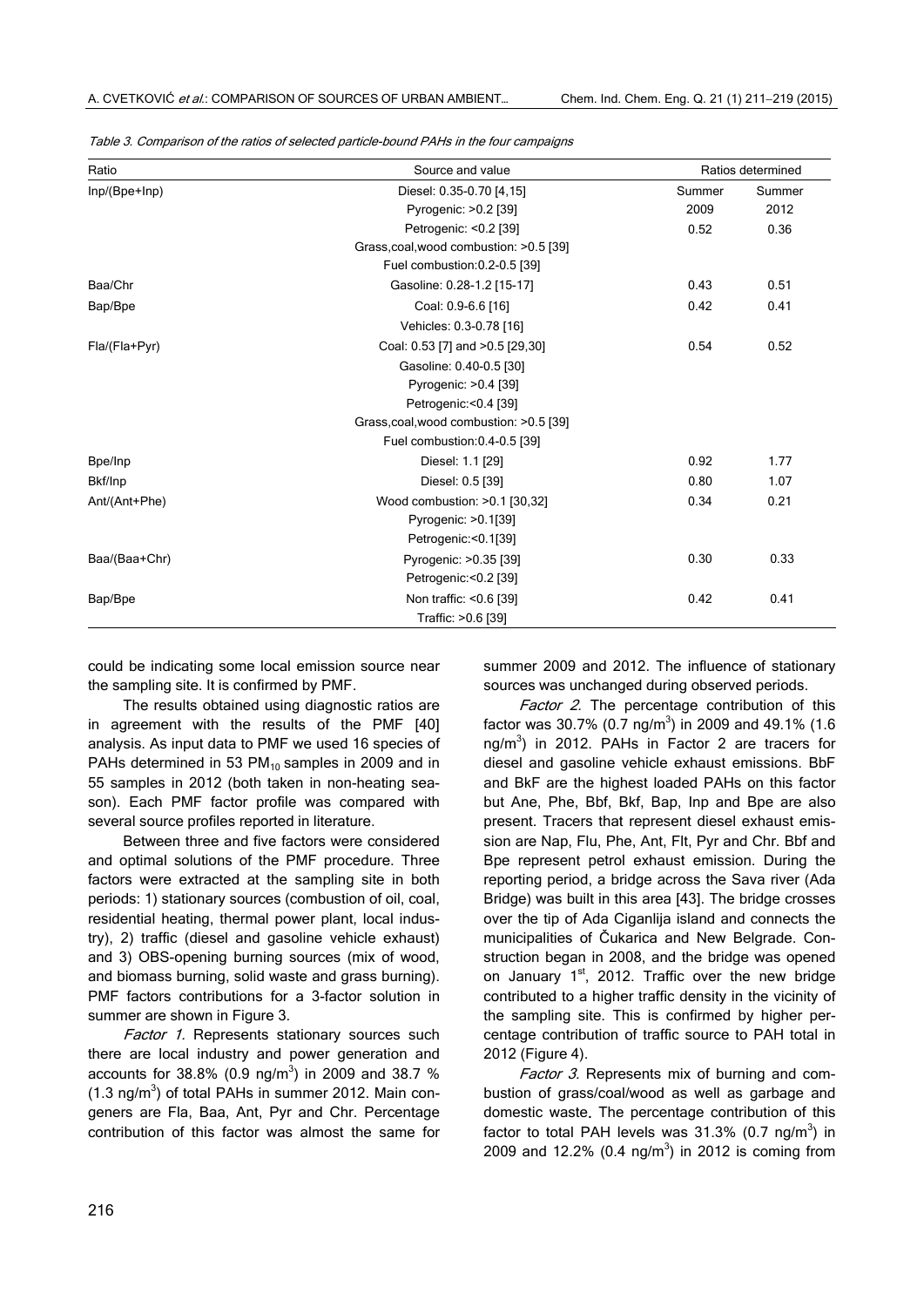

Figure 3. PMF factor contributions for a 3-factor solution, summer 2009 compared to summer 2012.



Figure 4. Percentage contribution of identified emission sources to the total PAHs.

this source. The main markers are as usual Nap, Ane, Any, Fle, Phe and Ant. High contribution of this factor is unexpected for the type of the sampling site and for the sampling period urban area in summer. The explanation could be a presence of the so-called "cardboard city", an informal settlement, or locally classified as unhygienic settlement, serving as an informal asylum in the capital of Serbia [44]. It was located in Belgrade's municipality of New Belgrade, less than 1 km from the sampling site. The inhabitants are supplied with electricity illicitly from a nearby public lighting (electricity in the resort was only at night when the city lights work). An overload of this illicit power connection causes occasional fires. The settlement was completely evicted and cleared in 2009 in connection with the erection of a nearby University Village Belville, home to all athletes participating at the 2009 Summer Universiade games. The Belville complex, completed in May 2009, consists of a

120,000  $m^2$  residential area, 34,800  $m^2$  commercial and business facilities comprising and  $6,100 \text{ m}^2$  educational facilities. The complex also includes 22,000  $m<sup>2</sup>$  of office space. In preparation for the Universiade, the complex caused displacement of part of the Roma population living in the nearby unhygienic settlements [45]. That is the likely reason for the decreasing contribution of Factor 3 and the same time increasing Factor 1 to total PAH levels in 2012. The ratio of Ant/ /(Ant+Phe) is much higher in the first period (0.40) than in the second (0.27), which indicates higher contribution of wood burning to total PAH prior to the removal of the settlement.

Relative contribution of the different factors is shown in Figure 4.

# **CONCLUSION**

The average concentrations of  $PM_{10}$  are slightly higher in summer 2012 (29.8  $\mu$ g/m<sup>3</sup>) than in 2009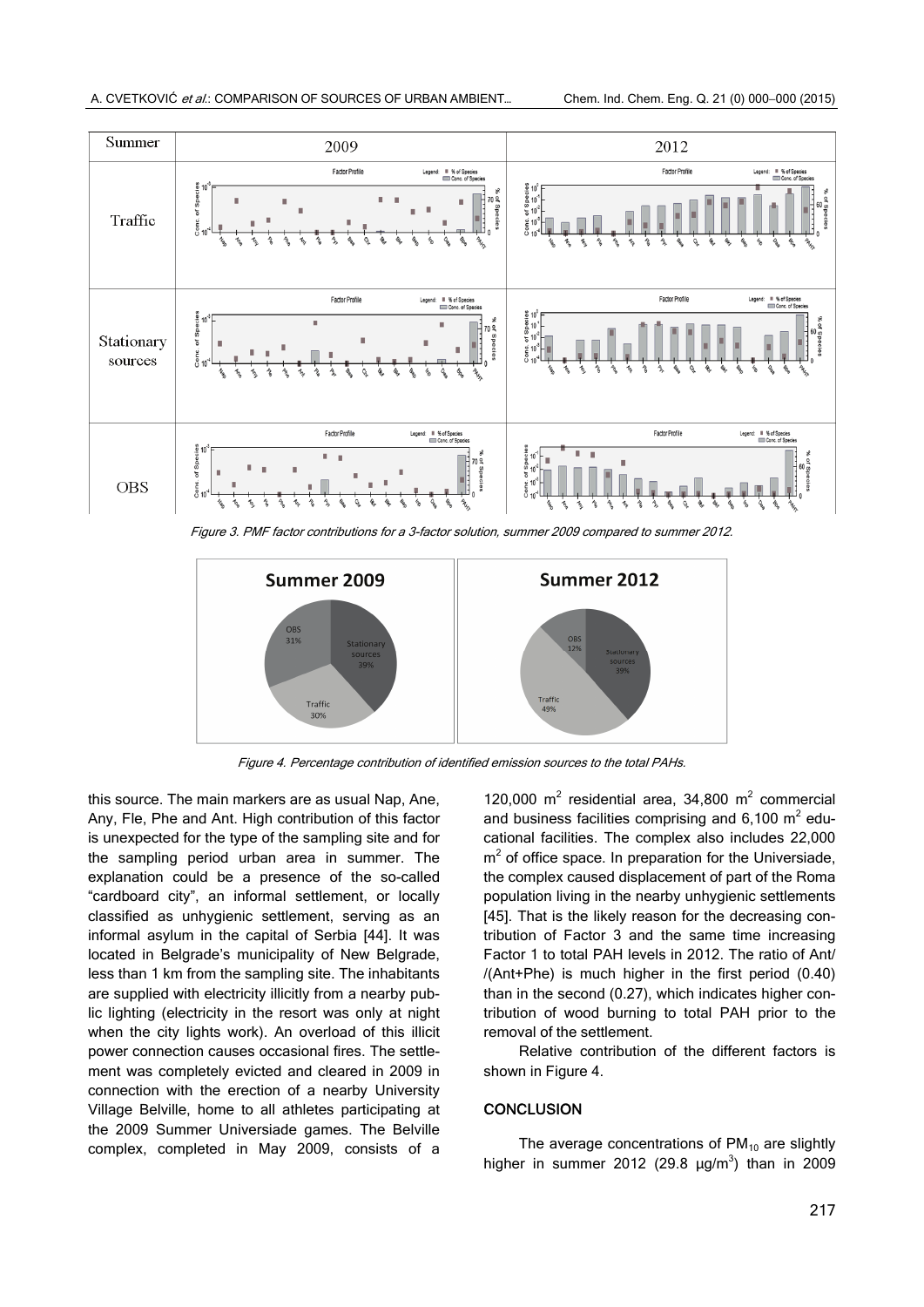(23.1  $\mu$ g/m<sup>3</sup>). PM-bound PAH follow the same trend as the PM indicating an increasing strength of PAH sources relative to all PM sources. The average concentrations for sum of 16 priority PAHs in  $PM_{10}$ fractions were 2.55 ng/m<sup>3</sup> in summer 2009 and 3.83 ng/m<sup>3</sup> in summer 2012. PM<sub>10</sub> mean concentrations were slightly higher in 2012. Total PAHs mean concentrations were not significantly different ( $P < 0.05$ ), although Ant, Pyr and Daa mean values were significantly higher and Bba and BaP significantly lower in summer 2009 than three year later. Total PAHs in 2009 were 0.011% of PM<sub>10</sub> but 0.013% in 2012. It was useful to estimate PAH emission profiles using diagnostic ratios to determine potential sources of PAH emissions to ambient air in the so-called New Belgrade. An analysis of the database by source apportionment technique using molecular markers confirmed the results. We identified three emission sources: 1) stationary sources, 2) traffic (diesel and gasoline vehicle exhaust) and 3) OBS-opening burning sources. Traffic was more intensive in 2012 than three years earlier while OBS was decreased between the two sampling periods. Although the influence of OBS factor decreased in 2012 in comparison with 2009 it may be underlined that the factor that represents opening burning sources (mix of wood, grass and domestic waste burning) persists over time and still contributes about 10% to total PAH bonded on  $PM_{10}$  in ambient air.

#### Acknowledgements

This work was supported by the following projects and sponsors: WeBIOPATR (2006-2009) funded by the Research Council of Norway; III41028, INGEMAS (2011-2014) funded by the Ministry of Education, Science and Technological Development of Serbia (2011-2014) and Municipality of Belgrade, Secretary of Environmental Protection.

### **REFERENCES**

- [1] EEA, Air quality in Europe 2013 report (2013), http:// //www.eea.europa.eu/publications/air-quality-in-europe-2013 (last accessed February 2014)
- [2] Y. Tasdemir, F. Esen, Atm. Research 84 (2007) 1-12
- [3] EC Working Group on Polycyclic Aromatic Hydrocarbons, Ambient air pollution by polycyclic aromatichydrocarbons (PAH), Position paper, EC/DG Environment, 2001
- [4] W.F. Rogge, L.M. Hildemann, M.A. Mazurek, G.R. Cass, B.R.T. Simoneit, Sci. Technol. 27 (1993) 636-651
- [5] W.F. Rogge, L.M. Hildemann, M.A. Mazurek, G.R. Cass, B.R.T. Simoneit, Sci. Technol. 27 (1993) 2700-2711
- [6] W. Wilcke, J. Grown, J. Plant Nutr. Soil Sci.163 (2000) 229-248
- [7] E.J. Kim, J. Oh, Y.S. Chang, Sci. Total Environ. 311 (2003) 177-189
- [8] S.R. Wild, K.C. Jones, Environ. Pollut. 88 (1995) 91-108
- [9] J. Joksić, M. Radenković, A. Cvetković, S. Matić-Besarabić, M. Jovašević-Stojanović, A. Bartonova, K.E. Yttri, Chem. Ind. Chem. Eng. Q. 16 (2010) 251−258
- [10] CEN, EN12341. Air Quality. Determination of PM10 Fraction of Suspended Particulate Matter. Reference Method and Field Test Particulate to Demonstrate Reference Equivalence of Measurement Methods, Brussels, 1998
- [11] EPA/625/R-96/010b, Compendium Method TO-13A, Center for Environmental Research Information Office of Research and Development, U.S. EPA, Cincinnati, OH, 1999, http://www.epa.gov/ttnamti1/files/ambient//airtox/to-13arr.pdf (last accessed February 2014)
- [12] M. Tobiszewski, J. Namieśnik, Environ. Pollut. 162 (2012) 110-119
- [13] M.S. Callen J.M. Lopez, A. Iturmendi, A.M. Mastral, Environ. Pollut. 30 (2012) 1-9
- [14] J. Mantis, A. Chaloulakou, C. Samara, , Chemosphere 59 (2005) 593-604
- [15] N.R. Khalili, P.A. Scheff, T.M. Holsen, Atmos. Environ. 29 (1995) 533-542
- [16] M.F. Simcik, S.J. Eisenreich, P.J. Lioy, Atmos. Environ. 33 (1999) 5071-5079
- [17] N.Tang, T.Hattori, R. Taga, K. Igarashi, X. Yang, K. Tamura, H. Kakimotoc, V.F. Mishukov, A. Toriba, R. Kizu, K. Hayakawa, Atmos. Environ. 39 (2005) 5817-5826
- [18] S.-U. Park, J.-G. Kim, M.-J Jeong., B.-J. Song, Archives Environ. Contam. Toxicol. 60 (2010) 676-589
- [19] P.K. Hopke, K. Ito, T .Mar, W.F. Christensen, D.J. Eatough, R.C. Henry, E. Kim, F. Laden, R. Lall, T.V. Larson, H. Liu, L. Neas, J. Pinto , M. Stolzel, H. Suh, P. Paatero, G.D. Thurston, J. Exposure Anal. Environ. Epidemiol. 16 (2006) 275-286
- [20] J.G. Watson, J. Crow, J. Plant Nutr. Soil Sci. 163 (2004) 229-248
- [21] P.Hopke, A guide to Positive Matrix Factorization, 2001, www.epa.gov/ttn/amtic/files/ambient/pm25/workshop/laymen.pdf (last accessed February 2014)
- [22] Y. Bruinen de Bruin, K. Koistinen, .Yli-Tuomi, S. Kephalopoulos, M. Jantunen, Report of European Commission, Bruxelles, 2006
- [23] P. Paatero, J. Comp. Graph. Stat. 8 (1999) 854-888
- [24] B. Srimuruganandam, S.M. Shiva Nagendra, Chemosphere 88 (2012)120-130
- [25] U.M. Sofowote, H. Hung, A.K. Rastogi, J.N. Westgate, P.F. Deluca, Y. Su, B.E. McCarry, Atm. Environ. 45 (2011) 967-976
- [26] J.M. Lim, J.H. Lee, J.H. Moon, Y.S. Chung, K.H. Kim, Atmos. Res. 95 (2010) 88-100
- [27] J. Hu, C.Q. Liu, G.P. Zhang, Y.L. Zhang, Atmos. Res. 118 (2012) 271-279
- [28] M. Vestenius, S. Leppnen, P. Anttila, K. Kyllonen, J. Hatakka, H. Hellen, A.P. Hyvarinen, H. Hakola, Atmos. Environ. 45 (2011), 3391-3399